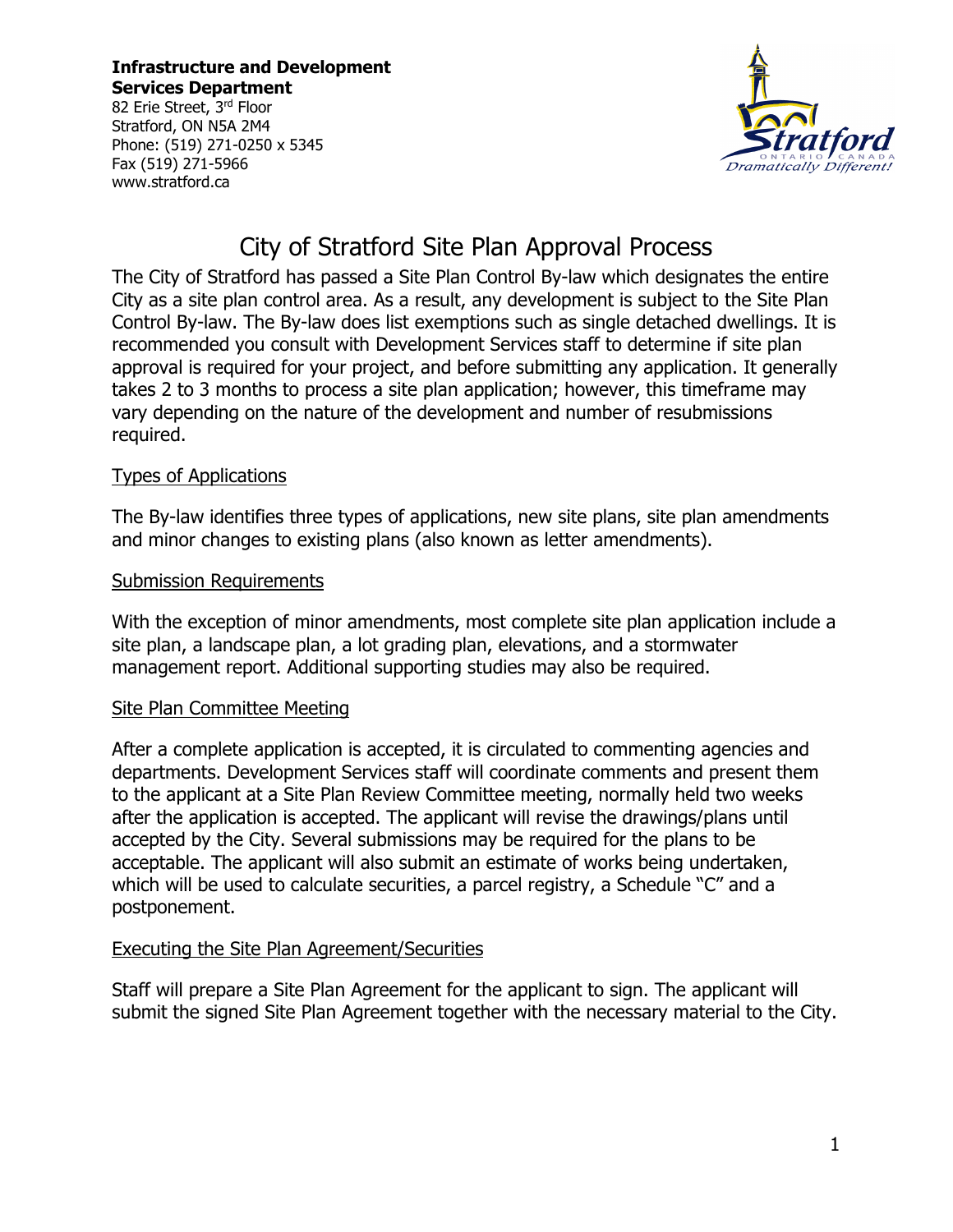

#### Registration of Agreement

Upon receipt of the necessary material, Site Plan Approval is granted and building permit may be issued. During the site plan approval process, Development Charges and Cash-in-lieu of Parkland fees may be calculated. These fee are payable prior to issuance of a building permit. The signed Site Plan Agreement will be registered on Title of the property.

### Contact Information

For information about the site plan approval process please contact: The City of Stratford Development Services Division 82 Erie Street, Stratford Phone: (519) 271-0250 x 345 Email: planning@stratford.ca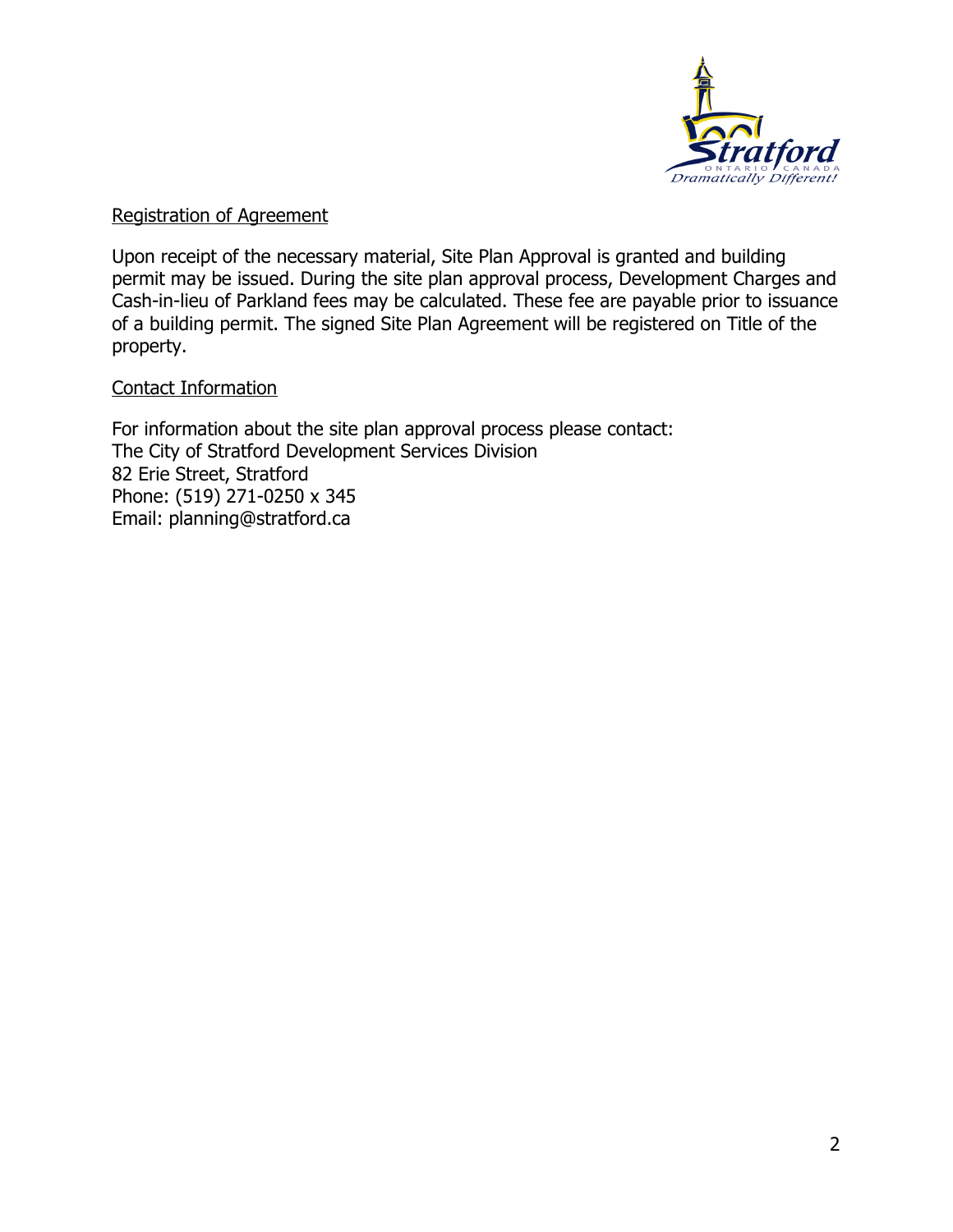

# City of Stratford Site Plan Approval Process